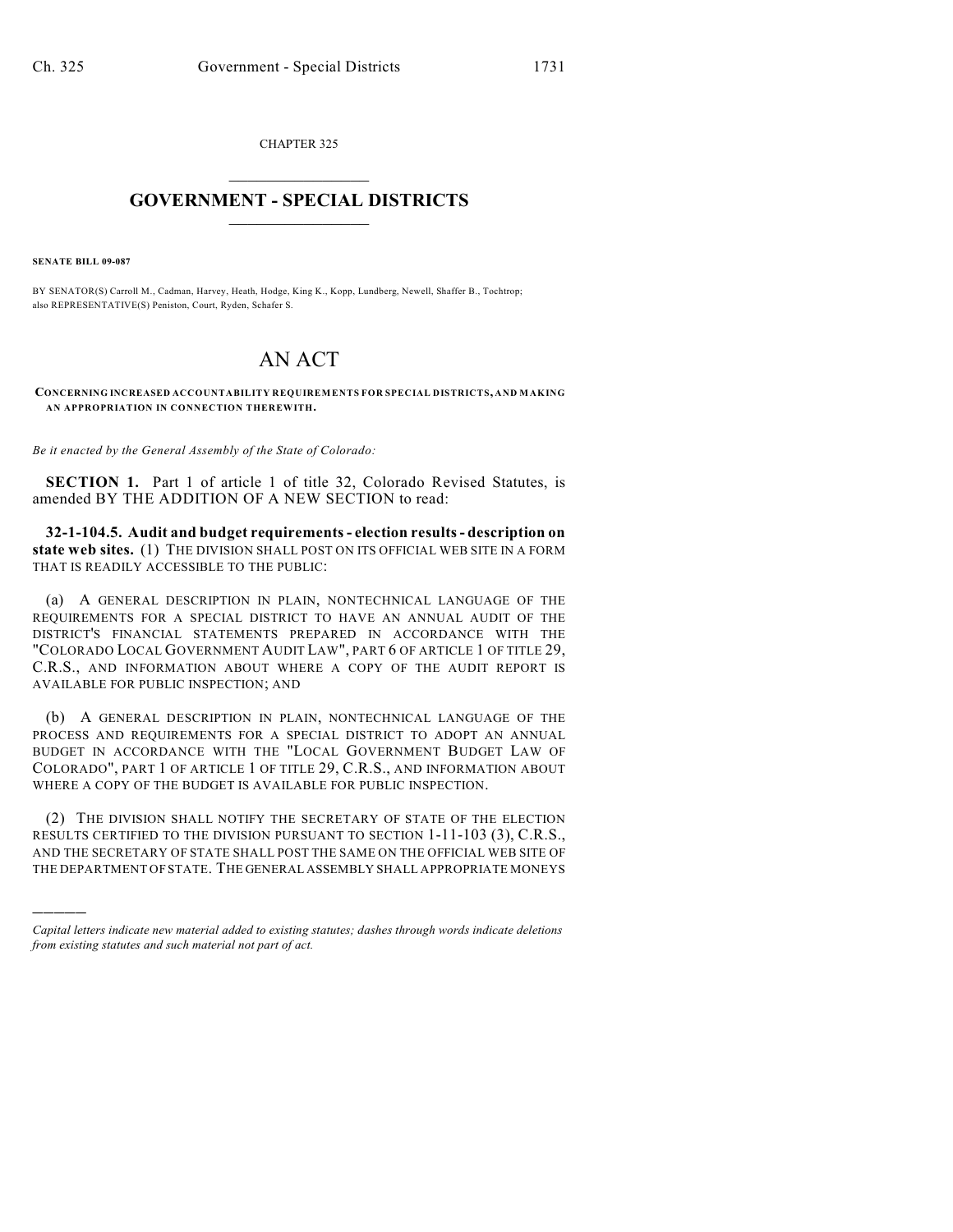IN THE DEPARTMENT OF STATE CASH FUND CREATED IN SECTION 24-21-104 (3) (b), C.R.S., TO THE SECRETARY OF STATE FOR SUCH PURPOSE.

## **SECTION 2.** 32-1-207 (3) (d), Colorado Revised Statutes, is amended to read:

**32-1-207. Compliance - modification - enforcement.** (3) (d) Any special district created on or after July 1, 1991, shall annually file the report specified in paragraph (c) of this subsection (3) with the board of county commissioners or the governing body of the municipality that has adopted a resolution of approval of the special district pursuant to section 32-1-204.5 or 32-1-204.7 for five years after its organization and for succeeding annual periods, if so requested by the board of county commissioners or the governing body of the municipality. The annual report shall also be filed with the division and with the state auditor. The state auditor shall review the annual report and report any apparent decrease in the financial ability of the district to discharge its existing or proposed indebtedness in accordance with the service plan to the division. In such event, the division shall confer with the board of the special district and the board of county commissioners or the governing body of the municipality regarding such condition. THE DIVISION MAY ESTABLISH A STANDARD FORM FOR THE ANNUAL REPORT THAT THE BOARD OF A SPECIAL DISTRICT MAY ELECT TO USE.

**SECTION 3.** 32-1-306, Colorado Revised Statutes, is amended to read:

**32-1-306. Filing decree.** Within thirty days after the special district has been declared organized by the court, the special district shall transmit to the county clerk and recorder in each of the counties in which the special district or a part thereof extends certified copies of the findings and the order of the court organizing said special district. The same shall be recorded by the county clerk and recorder in each county as provided in section 32-1-105. A copy of the approved service plan of the district shall be delivered to each such county clerk and recorder, who shall retain the service plan as a public record for public inspection. In addition, a copy of the service plan, together with a copy of the court's findings and order, shall be filed with the division as provided in section 32-1-105, and a map of the special district shall be filed with the county assessor in each county in which the special district or a part thereof extends and with the division according to the standards of the division. ON OR BEFORE JANUARY 1, 2010, A SPECIAL DISTRICT SHALL FILE A CURRENT, ACCURATE MAP OF ITS BOUNDARIES WITH THE COUNTY CLERK AND RECORDER IN EACH OF THE COUNTIES IN WHICH THE SPECIAL DISTRICT OR A PART THEREOF EXTENDS. Thereafter, the A special district shall maintain a current, accurate map of its boundaries and shall provide for such map to be on file with the county assessor, THE CLERK AND RECORDER, and the division on or before January 1 of each year.

**SECTION 4.** 32-1-805, Colorado Revised Statutes, is amended BY THE ADDITION OF A NEW SUBSECTION to read:

**32-1-805. Time for holding elections - type of election - manner of election - notice - permanent mail-in voters.** (5) (a) AT LEAST SIXTY DAYS PRIOR TO A METROPOLITAN DISTRICT ELECTION, A DESIGNATED ELECTION OFFICIAL OF THE METROPOLITAN DISTRICT SHALL REQUEST A CLERK AND RECORDER OF A COUNTY IN WHICH THE METROPOLITAN DISTRICT IS WHOLLY OR PARTIALLY LOCATED TO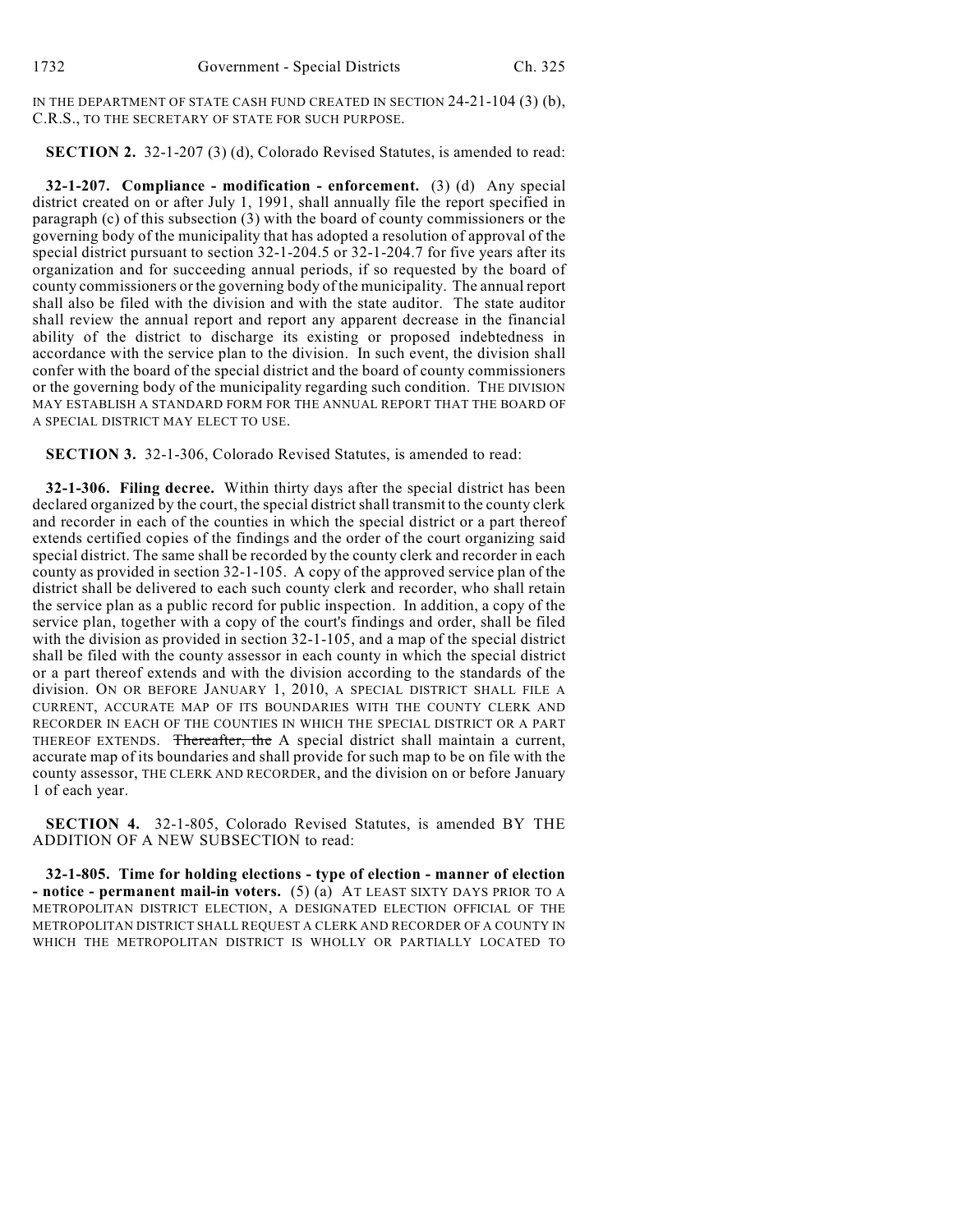PROVIDE THE DESIGNATED ELECTION OFFICIAL WITH A LIST OF THE NAMES AND ADDRESSES OF REGISTERED ELECTORS OF THE COUNTY WHO ARE ALSO REGISTERED ELECTORS OF THE METROPOLITAN DISTRICT AND WHO HAVE APPLIED TO THE COUNTY CLERK AND RECORDER FOR PERMANENT MAIL-IN VOTER STATUS IN ACCORDANCE WITH SECTION 1-8-104.5 (1), C.R.S. ALONG WITH THE REQUEST, THE DESIGNATED ELECTION OFFICIAL SHALL CERTIFY THAT THE METROPOLITAN DISTRICT HAS PROVIDED THE COUNTY CLERK AND RECORDER WITH A CURRENT, ACCURATE MAP OF ITS BOUNDARIES IN ACCORDANCE WITH SECTION 32-1-306. AFTER RECEIPT OF THE REQUEST, THE CLERK AND RECORDER SHALL PROVIDE THE DESIGNATED ELECTION OFFICIAL WITH SUCH LIST OFTHE NAMES AND ADDRESSES OF REGISTERED ELECTORS; EXCEPT THAT, IF THE DESIGNATED ELECTION OFFICIAL HAS NOT CERTIFIED THAT THE SPECIAL DISTRICT HAS PROVIDED THE COUNTY CLERK AND RECORDER WITH A CURRENT, ACCURATE MAP OF ITS BOUNDARIES, THE CLERK AND RECORDER SHALL PROVIDE TO THE DESIGNATED ELECTION OFFICIAL THE NAMES AND ADDRESSES OF ALL REGISTERED ELECTORS OF THE COUNTY WHO HAVE APPLIED FOR PERMANENT MAIL-IN VOTER STATUS IN ACCORDANCE WITH SECTION 1-8-104.5 (1), C.R.S. IF, WITHIN TEN DAYS OF RECEIVING THE LIST OF THE NAMES AND ADDRESSES OF REGISTERED ELECTORS PURSUANT TO THIS PARAGRAPH (a), A DESIGNATED ELECTION OFFICIAL NOTIFIES THE COUNTY CLERK AND RECORDER OF ANY PROBLEMS WITH THE LIST, THE COUNTY CLERK AND RECORDER MAY PROVIDE THE DESIGNATED ELECTION OFFICIAL WITH A CORRECTED LIST.

(b) IN AN ELECTION CONDUCTED BY THE BOARD, THE DESIGNATED ELECTION OFFICIAL SHALL MAIL A MAIL-IN BALLOT TO EACH ELIGIBLE ELECTOR ON THE LIST PROVIDED TO THE DESIGNATED ELECTION OFFICIAL PURSUANT TO PARAGRAPH (a) OF THIS SUBSECTION (5).

(c) THE PROVISIONS OF THIS SUBSECTION (5) SHALL ONLY APPLY TO A METROPOLITAN DISTRICT WITH MORE THAN TWENTY-FIVE THOUSAND DOLLARS OF ANNUAL REVENUE OR A METROPOLITAN DISTRICT THAT HAS TOTAL AUTHORIZED DEBT OF MORE THAN ONE THOUSAND DOLLARS PER ELIGIBLE ELECTOR.

**SECTION 5.** Part 8 of article 1 of title 32, Colorado Revised Statutes, is amended BY THE ADDITION OF A NEW SECTION to read:

**32-1-809. Notice to electors.** (1) NO MORE THAN SIXTY DAYS PRIOR TO AND NOT LATER THAN JANUARY 15 OF EACH YEAR, THE BOARD SHALL PROVIDE NOTICE TO THE ELIGIBLE ELECTORS OF THE SPECIAL DISTRICT IN THE MANNER SET FORTH IN SUBSECTION (2) OF THIS SECTION. THE NOTICE SHALL CONTAIN THE FOLLOWING:

(a) THE ADDRESS AND TELEPHONE NUMBER OF THE PRINCIPAL BUSINESS OFFICE OF THE SPECIAL DISTRICT;

(b) THE NAME AND BUSINESS TELEPHONE NUMBER OF THE MANAGER OR OTHER PRIMARY CONTACT PERSON OF THE SPECIAL DISTRICT;

(c) THE NAMES OF THE MEMBERS OF THE BOARD, INDICATING EACH MEMBER WHOSE OFFICE WILL BE ON THE BALLOT AT THE NEXT REGULAR SPECIAL DISTRICT ELECTION;

(d) THE TIMES AND PLACES DESIGNATED FOR REGULARLY SCHEDULED MEETINGS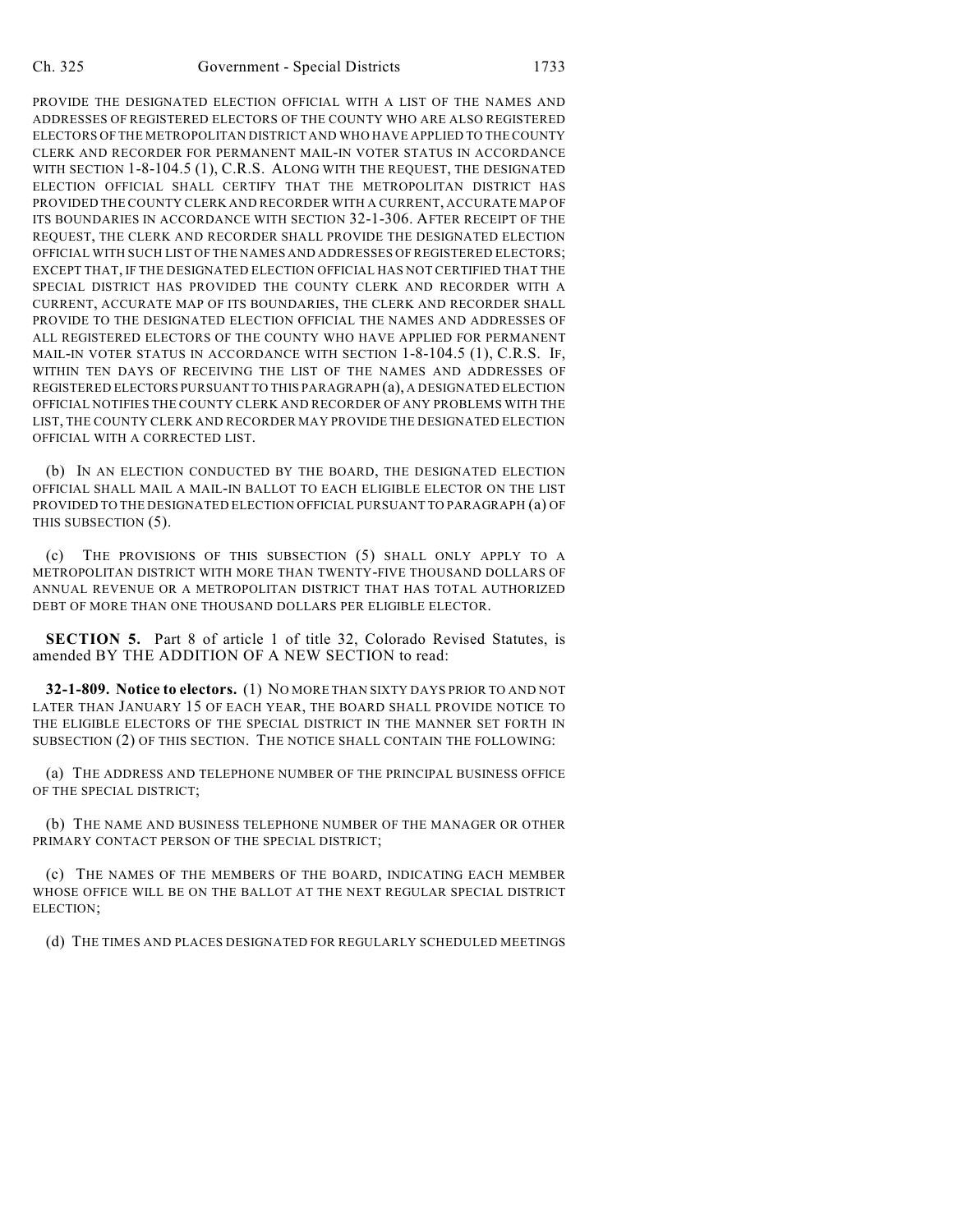OF THE BOARD DURING THE YEAR AND THE PLACE WHERE NOTICE OF BOARD MEETINGS IS POSTED PURSUANT TO SECTION 24-6-402 (2) (c), C.R.S.;

(e) THE CURRENT MILL LEVY OF THE SPECIAL DISTRICT AND THE TOTAL AD VALOREM TAX REVENUE RECEIVED BY THE DISTRICT DURING THE LAST YEAR;

(f) THE DATE OF THE NEXT REGULAR SPECIAL DISTRICT ELECTION AT WHICH MEMBERS OF THE BOARD WILL BE ELECTED;

(g) INFORMATION ON THE PROCEDURE AND TIME FOR AN ELIGIBLE ELECTOR OF THE SPECIAL DISTRICT TO SUBMIT A SELF-NOMINATION FORM FOR ELECTION TO THE BOARD PURSUANT TO SECTION 32-1-804.3;

(h) A STATEMENT THAT AN APPLICATION TO REQUEST PERMANENT MAIL-IN VOTER STATUS CAN BE OBTAINED FROM THE COUNTY CLERK AND RECORDER, OR ON-LINE FROM THE OFFICE OF THE SECRETARY OF STATE, AND CAN BE RETURNED TO THE COUNTY CLERK AND RECORDER OF THE COUNTY OR COUNTIES IN WHICH THE DISTRICT IS WHOLLY OR PARTIALLY LOCATED; AND

(i) THE ADDRESS OF ANY WEB SITE ON WHICH THE SPECIAL DISTRICT'S ELECTION RESULTS WILL BE POSTED.

(2) THE NOTICE REQUIRED BY SUBSECTION (1) OF THIS SECTION SHALL BE MADE IN ONE OR MORE OF THE FOLLOWING WAYS:

(a) MAILING THE NOTICE SEPARATELY TO EACH HOUSEHOLD WHERE ONE OR MORE ELIGIBLE ELECTORS OF THE SPECIAL DISTRICT RESIDES;

(b) INCLUDING THE NOTICE AS A PROMINENT PART OF A NEWSLETTER, ANNUAL REPORT, BILLING INSERT, BILLING STATEMENT, LETTER, VOTER INFORMATION CARD OR OTHER NOTICE OF ELECTION, OR OTHER INFORMATIONAL MAILING SENT BY THE SPECIAL DISTRICT TO THE ELIGIBLE ELECTORS OF THE SPECIAL DISTRICT;

(c) POSTING THE INFORMATION ON THE OFFICIAL WEB SITE OF THE SPECIAL DISTRICT IF THERE IS A LINK TO THE DISTRICT'S WEB SITE ON THE OFFICIAL WEB SITE OF THE DIVISION;

(d) FOR ANY DISTRICT THAT IS A MEMBER OF A STATEWIDE ASSOCIATION OF SPECIAL DISTRICTS FORMED PURSUANT TO SECTION 29-1-401,C.R.S., BY MAILING OR ELECTRONICALLY TRANSMITTING THE NOTICE TO THE STATEWIDE ASSOCIATION OF SPECIAL DISTRICTS, WHICH ASSOCIATION SHALL POST THE NOTICE ON A PUBLICLY ACCESSIBLE SECTION OF THE ASSOCIATION'S WEB SITE; OR

(e) FOR A SPECIAL DISTRICT WITH LESS THAN ONE THOUSAND ELIGIBLE ELECTORS THAT IS WHOLLY LOCATED WITHIN A COUNTY WITH A POPULATION OF LESS THAN THIRTY THOUSAND, POSTING THE NOTICE IN AT LEAST THREE PUBLIC PLACES WITHIN THE LIMITS OF THE SPECIAL DISTRICT AND, IN ADDITION, POSTING A NOTICE IN THE OFFICE OF THE COUNTY CLERK AND RECORDER OF THE COUNTY IN WHICH THE SPECIAL DISTRICT IS LOCATED. SUCH NOTICES SHALL REMAIN POSTED UNTIL THE TUESDAY SUCCEEDING THE FIRST MONDAY OF THE FOLLOWING MAY.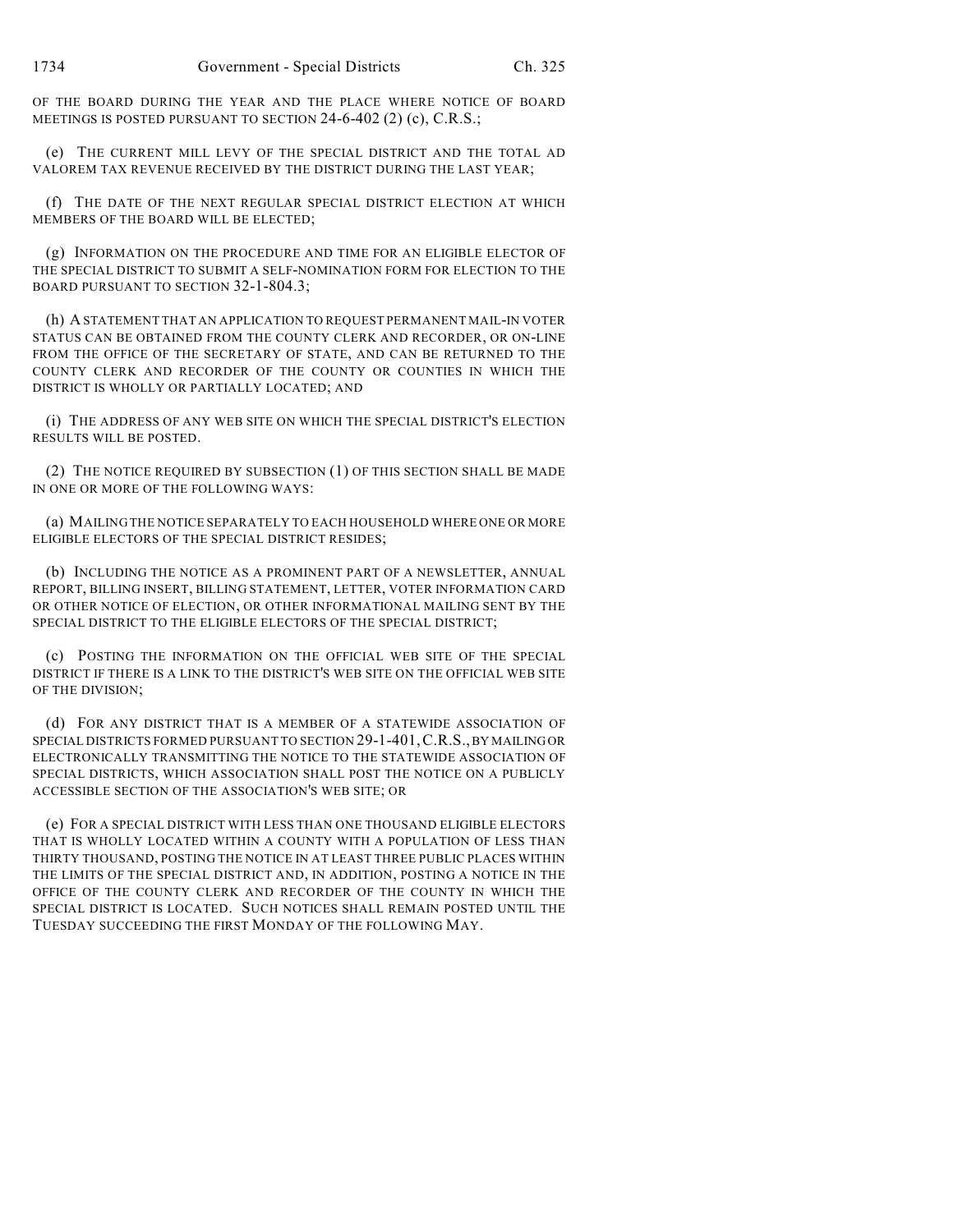(3) A SPECIAL DISTRICT SHALL:

(a) FILE A COPY OF THE NOTICE REQUIRED BY SUBSECTION (1) OF THIS SECTION WITH THE CLERK AND RECORDER OF EACH COUNTY IN WHICH THE SPECIAL DISTRICT IS LOCATED AND WITH THE DIVISION; AND

(b) MAKE A COPY OF THE NOTICE REQUIRED BY SUBSECTION (1) OF THIS SECTION AVAILABLE FOR PUBLIC INSPECTION AT THE PRINCIPAL BUSINESS OFFICE OF THE SPECIAL DISTRICT.

(4) SPECIAL DISTRICTS WITH OVERLAPPING BOUNDARIES MAY COMBINE THE NOTICES MAILED PURSUANT TO PARAGRAPH (a) OF SUBSECTION (2) OF THIS SECTION, SO LONG AS THE INFORMATION REGARDING EACH DISTRICT IS SEPARATELY DISPLAYED AND IDENTIFIED.

**SECTION 6.** 32-1-903 (2), Colorado Revised Statutes, is amended to read:

**32-1-903. Meetings.** (2) Notice of time and place designated for all regular meetings shall be posted in at least three public places within the limits of the special district, and, in addition, one such notice shall be posted in the office of the county clerk and recorder in the county or counties in which the special district is located. Such notices shall remain posted and shall be changed in the event that the time or place of such regular meetings is changed. Special meetings may be called by any director by informing the other directors of the date, time, and place of such special meeting, and the purpose for which it is called, and by posting notice as provided in this section at least three days SEVENTY-TWO HOURS prior to said meeting. All official business of the board shall be conducted only during said regular or special meetings at which a quorum is present, and all said meetings shall be open to the public.

**SECTION 7.** 38-35.7-101 (1), Colorado Revised Statutes, is amended to read:

**38-35.7-101. Disclosure - special taxing districts - general obligation indebtedness.** (1) Every contract for the purchase and sale of residential real property shall contain a disclosure statement in bold-faced type which is clearly legible and in substantially the following form:

**SPECIAL TAXING DISTRICTS MAY BE SUBJECT TO GENERAL OBLIGATION INDEBTEDNESS THAT IS PAID BY REVENUES PRODUCED FROM ANNUAL TAX LEVIES ON THE TAXABLE PROPERTY WITHIN SUCH DISTRICTS. PROPERTY OWNERS IN SUCH DISTRICTS MAY BE PLACED AT RISK FOR INCREASED MILL LEVIES AND EXCESSIVE TAX BURDENS TO SUPPORT THE SERVICING OF SUCH DEBT WHERE CIRCUMSTANCES ARISE RESULTING IN THE INABILITY OF SUCH A DISTRICT TO DISCHARGE SUCH INDEBTEDNESS WITHOUT SUCH AN INCREASE IN MILL LEVIES. PURCHASERS SHOULD INVESTIGATE THE DEBT FINANCING REQUIREMENTS OF THE AUTHORIZED GENERAL OBLIGATION INDEBTEDNESS OF SUCH DISTRICTS, EXISTING MILL**